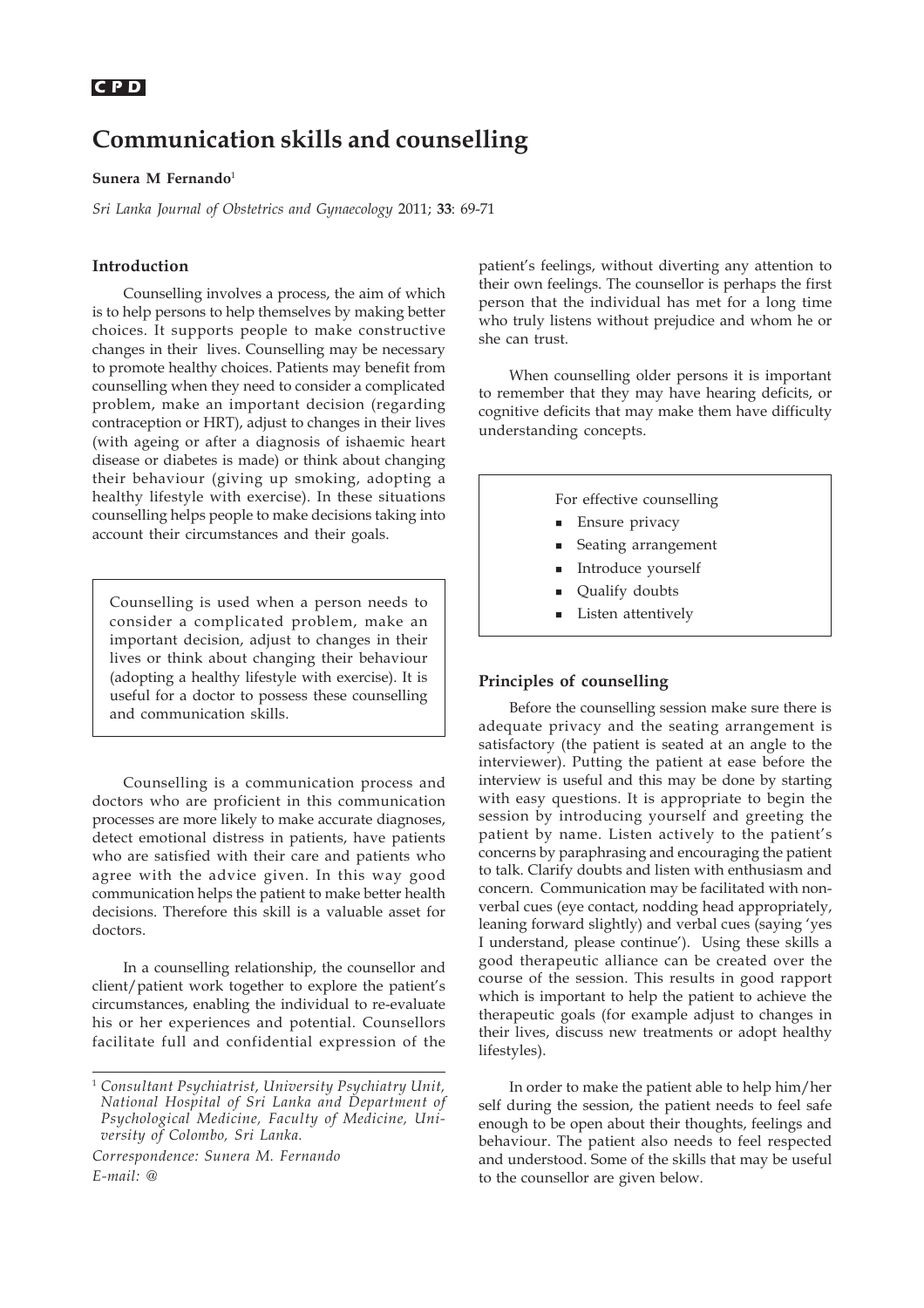| The counsellor must                                                 | So that the patient can                                |
|---------------------------------------------------------------------|--------------------------------------------------------|
| Listen                                                              | Develop his/her thinking                               |
| Not judge                                                           | Feel safe and respected                                |
| Pay attention                                                       | Know you care                                          |
| Accept the patient's feelings                                       | Know he/she is not being judged                        |
| Understand the patient's feelings and<br>express that understanding | Know you are with him/her                              |
| The counsellor may                                                  | So that the patient can                                |
| Ask questions                                                       | Develop her/his own thinking                           |
| Summarise                                                           | Hear her/his thoughts and know she/he is<br>understood |
| Ask the patient to try new behaviour                                | Give confidence to him/ her and encourage him/her      |
| Counsellors should not                                              | This will make the patient                             |
| Argue                                                               | Defensive                                              |
| Dwell on their own difficulties                                     | Withdraw                                               |
| Solve the problem for the patient                                   | Dependant                                              |
| Belittle the clients' concern                                       | Withdraw or attack                                     |
| Avoid painful areas                                                 | Be frustrated                                          |

# **Skills needed for a counselling session**

Good listening is an essential skill of communication and much more than just listening to the speaker.

Active listening Body language Open questions Paraphrasing Summarising

Active listening happens when you "listen for meaning". The listener says very little but conveys much interest by showing enthusiasm and concern. The listener only speaks to find out if a statement has been correctly heard and understood. Active listening

is listening without passing judgement but reflecting back on what has been said to indicate that the feelings of the speaker have been understood. The listener may give neutral summaries to encourage the speaker. Active listening is hard work. The listener has to put in as much effort and energy into listening, as the speaker puts into speaking. **Counselling skills**

# **What to avoid when counselling** Multiple questions Irrelevant questions Judgemental attitudes Trying to hurry the interview (showing impatience)

Body language takes into account our facial expressions, angle of our body, and proximity of ourself to another. Maintaining good eye contact is a good communication skill. Frequent eye contact shows

*Sri Lanka Journal of Obstetrics and Gynaecology*